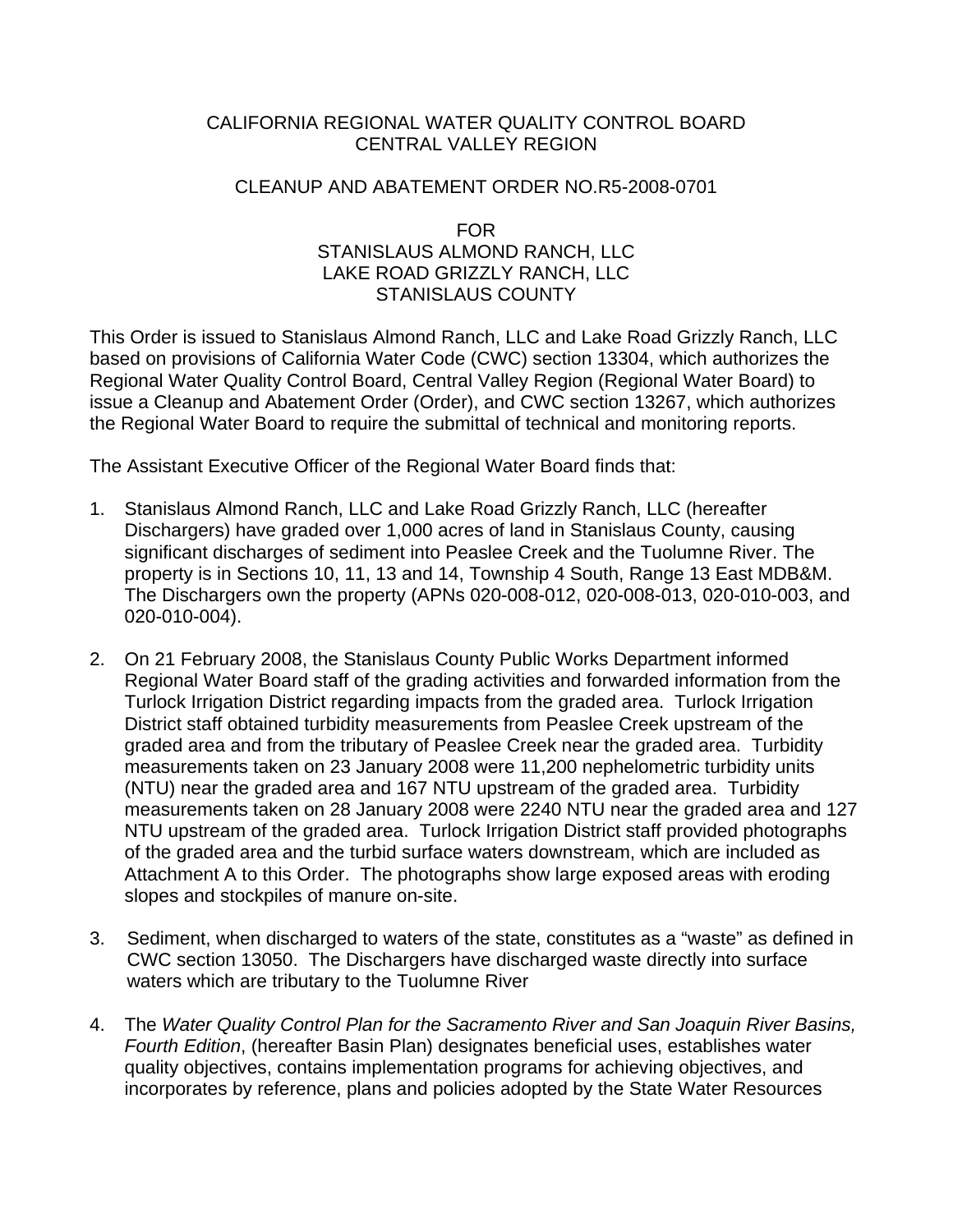Control Board. The beneficial uses of the Tuolumne River, as identified in Table II-1 of the Basin Plan, are municipal and domestic supply; agricultural supply; water contact recreation; non-contact water recreation; warm freshwater habitat; cold freshwater habitat; migration of aquatic organisms; spawning, reproduction, and/or early development of aquatic organisms; and wildlife habitat.

- 5. The Basin Plan lists specific water quality objectives for inland surface waters. These objectives include limitations on increased temperature, sediment, settleable and suspended material, and turbidity. Turbidity data obtained by the Turlock Irrigation District indicate that the grading activities caused violations of the Basin plan's objective for turbidity.
- 6. Section 13304(a) of the California Water Code provides that:

*"Any person who has discharged or discharges waste into waters of this state in violation of any waste discharge requirements or other order or prohibition issued by a regional board or the state board, or who has caused or permitted, causes or permits, or threatens to cause or permit any waste to be discharged or deposited where it is, or probably will be, discharged into the waters of the state and creates, or threatens to create, a condition of pollution or nuisance, shall upon order of the regional board clean up the waste or abate the effects of the waste, or, in the case of threatened pollution or nuisance, take other necessary remedial action, including, but limited to, overseeing cleanup and abatement efforts. A cleanup and abatement order issued by the state board or a regional board may require provision of, or payment for, uninterrupted replacement water service, which may include wellhead treatment, to each affected public water supplier or private well owner. Upon failure of any person to comply with the cleanup or abatement order, the Attorney General, at the request of the board, shall petition the superior court for that county for the issuance of an injunction requiring the person to comply with the order. In the suit, the court shall have jurisdiction to grant a prohibitory or mandatory injunction, either preliminary or permanent, as the fact may warrant."* 

- 7. The Dischargers' grading activities have resulted in the discharge of waste into surface waters, which have created, or threaten to create, a condition of pollution or nuisance.
- 8. Section 13304(c)(1) of the California Water Code provides that:

*"If the waste is cleaned up or the effects of the waste are abated, or, in the case of threatened pollution or nuisance, other necessary remedial action is taken by any governmental agency, the person or persons who discharged the waste, discharges the waste, or threatened to cause or permit the discharge of waste within the meaning of subdivision (a), are liable to that governmental agency to*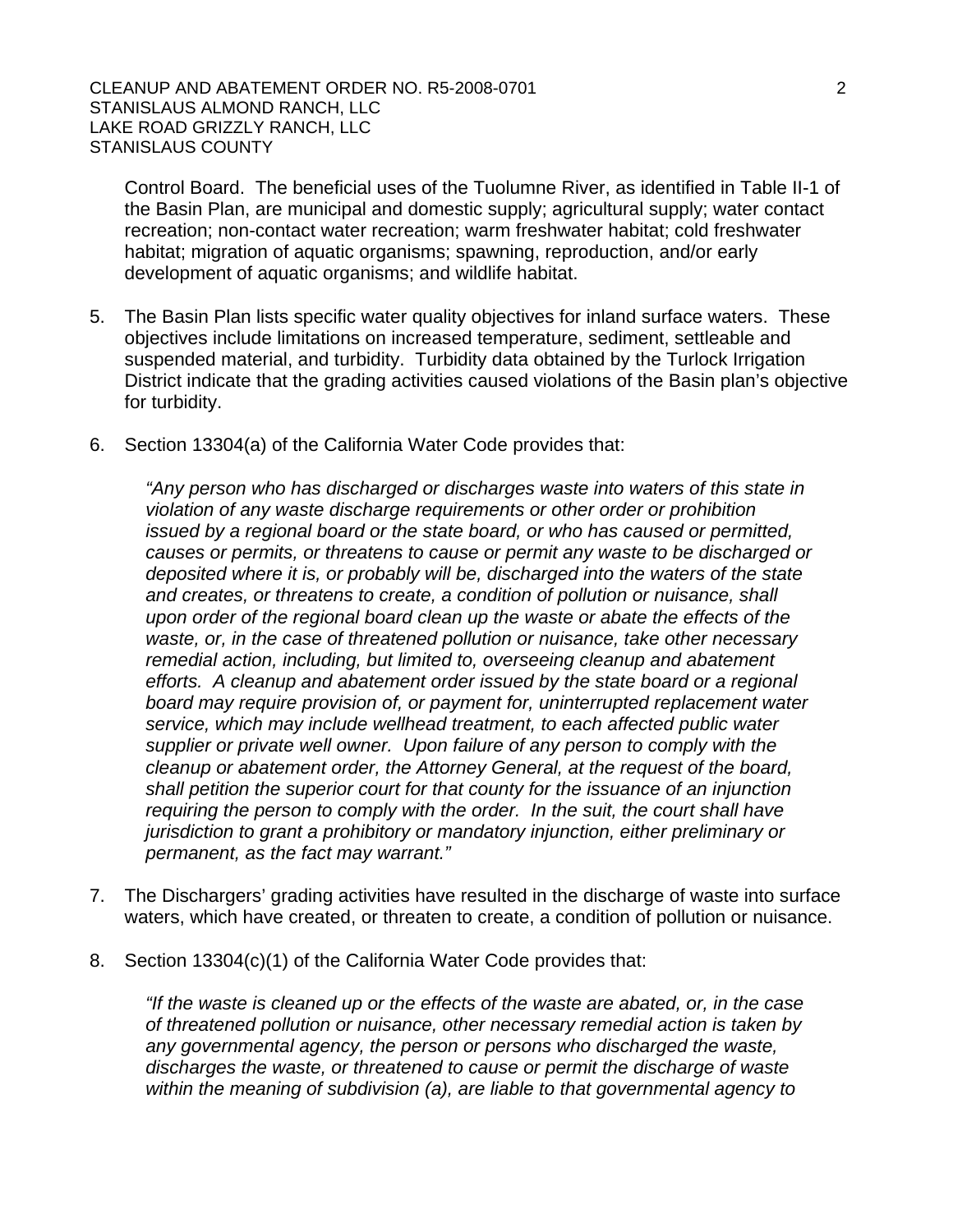*the extent of the reasonable costs actually incurred in cleaning up the waste, abating the effects of the waste, supervising cleanup or abatement activities, or taking other remedial action. The amount of the costs is recoverable in a civil action by, and paid to, the governmental agency and state board to the extent of the latter's contribution to the cleanup costs from the State Water Pollution Cleanup and Abatement Account or other available funds."* 

9. Section 13267(b)(1) of the California Water Code provides that:

*"In conducting an investigation specified in subdivision (a), the regional board may require that any person who has discharged, discharges, or is suspected of having discharged or discharging, or who proposes to discharge waste within its region, or any citizen or domiciliary, or political agency or entity of this state who has discharged, discharges, or is suspected of having discharged or discharging, or who proposes to discharge waste outside of its region that could affect the quality of waters of the state within its region shall furnish, under penalty of perjury, technical or monitoring program reports which the regional board requires. The burden, including costs, of these reports shall bear a reasonable relationship to the need for the report and the benefits to be obtained from the reports."* 

- 10. The technical reports required by this Order are necessary to assure compliance with this Order and to protect the waters of the state. The technical reports are necessary to demonstrate that appropriate methods will be used to clean up waste discharged to surface waters and to ensure that cleanup complies with Basin Plan requirements. The Dischargers named in this Order own and operate the site from which waste was discharged.
- 11. The issuance of this Order is an enforcement action taken by a regulatory agency and is exempt from the provisions of the California Environmental Quality Act, pursuant to Section 15321(a)(2), Title 14, California Code of Regulations.
- 12. Any person adversely affected by this action of the Regional Water Board may petition the State Water Resources Control Board (State Water Board) to review the action. The State Water Board must receive the petition within 30 days of the date of this Order. Copies of the law and regulations applicable to filing petitions may be found on the Internet at [www.waterboards.ca.gov/centralvalley](http://www.waterboards.ca.gov/centralvalley) or will be provided upon request.

**IT IS HEREBY ORDERED THAT**, pursuant to CWC sections 13267 and 13304, Stanislaus Almond Ranch, LLC and Lake Road Grizzly Ranch, LLC shall: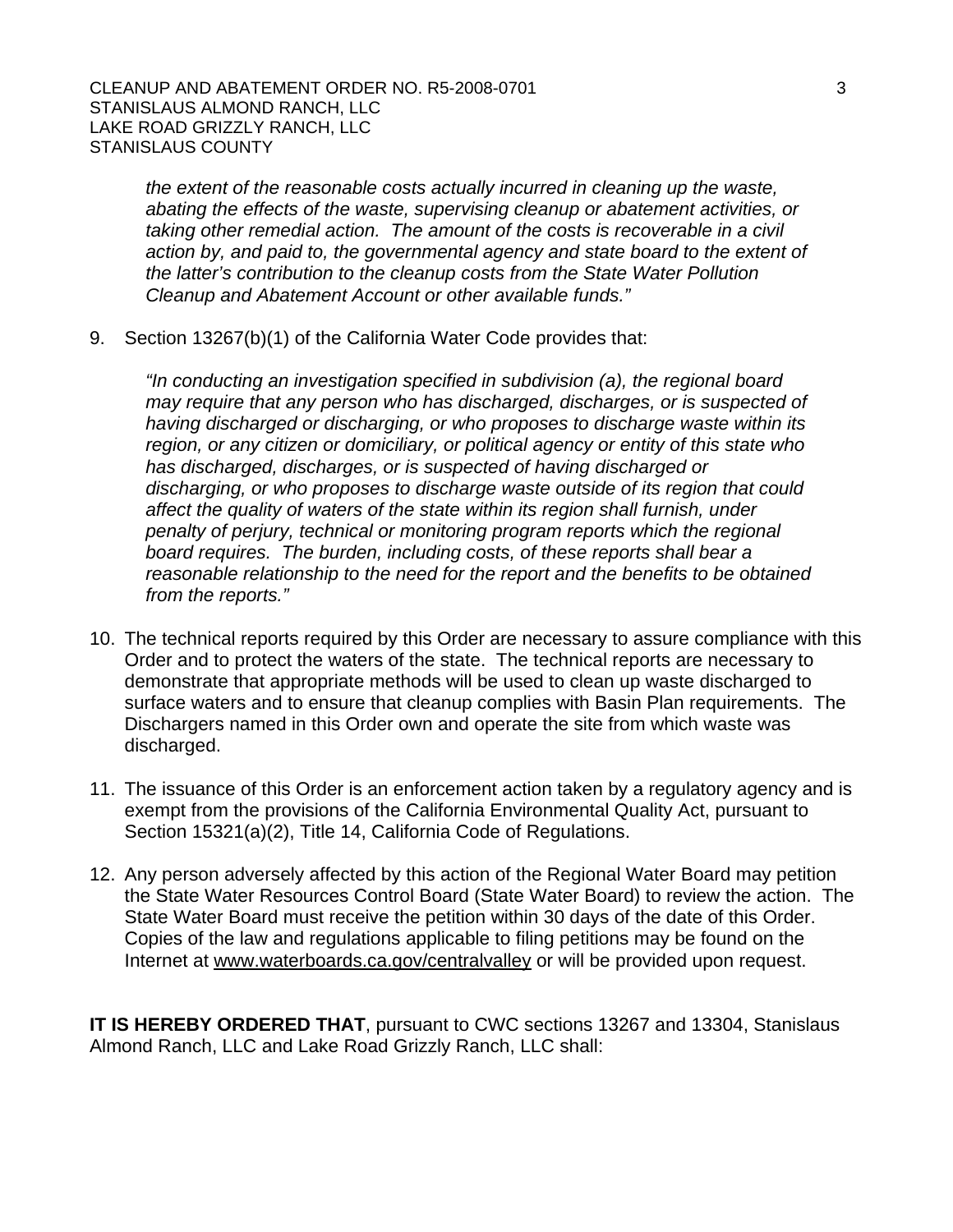CLEANUP AND ABATEMENT ORDER NO. R5-2008-0701 4 STANISLAUS ALMOND RANCH, LLC LAKE ROAD GRIZZLY RANCH, LLC STANISLAUS COUNTY

- 1. Immediately take all actions to cease the discharge of sediment and other wastes to waters of the state, including but not limited to Peaslee Creek and its tributaries, and to the Tuolumne River.
- 2. Immediately clean up and abate the sediment discharged to surface waters in accordance with the following minimum schedule:
	- (a) By **31 March 2008**, submit and immediately implement a *Stabilization and Cleanup Plan* (Plan). The Plan must describe how the site will be stabilized to prevent future discharges of sediment and all other wastes, and must give a proposed timeline for the work. The timeline shall not extend beyond **15 August 2008**. The Plan must describe how sediment-impacted surface waters will be cleaned up as appropriate and must include timelines and long-term monitoring to assess the effectiveness of the stabilization and cleanup efforts. The Plan must be prepared by a professional knowledgeable and experienced in erosion and sediment control measures. Comments from Regional Water Board staff should be incorporated into the Plan. The Plan shall be subject to approval by the Regional Water Board, and failure to submit an acceptable Stabilization and Cleanup Plan by the aforementioned deadline may result in the imposition of administrative civil liability.
	- (b) By **1 September 2008,** submit a *Completion Report* describing in detail how the *Stabilization and Cleanup Plan* has been implemented, and showing that the site and impacted surface waters have been fully remediated. The Dischargers shall provide staff access to areas of the property, as needed.
- 3. If requested, reimburse the Regional Water Board for reasonable costs associated with oversight of actions taken in response to this Order. By **1 April 2008,** submit the name and address to be used for billing purposes for oversight charges.

Any person signing a document submitted under this Order shall make the following certification:

*"I certify under penalty of law that I have personally examined and am familiar with the information submitted in this document and all attachments and that, based on my knowledge and on my inquiry of those individuals immediately responsible for obtaining the information, I believe that the information is true, accurate, and complete. I am aware that there are significant penalties for submitting false information, including the possibility of fine and imprisonment."* 

As required by Business and Professions Code sections 6735, 7835, and 7835.1, all technical reports shall be prepared by, or under the supervision of, a California Registered Engineer or Professional Geologist and signed by the registered professional.